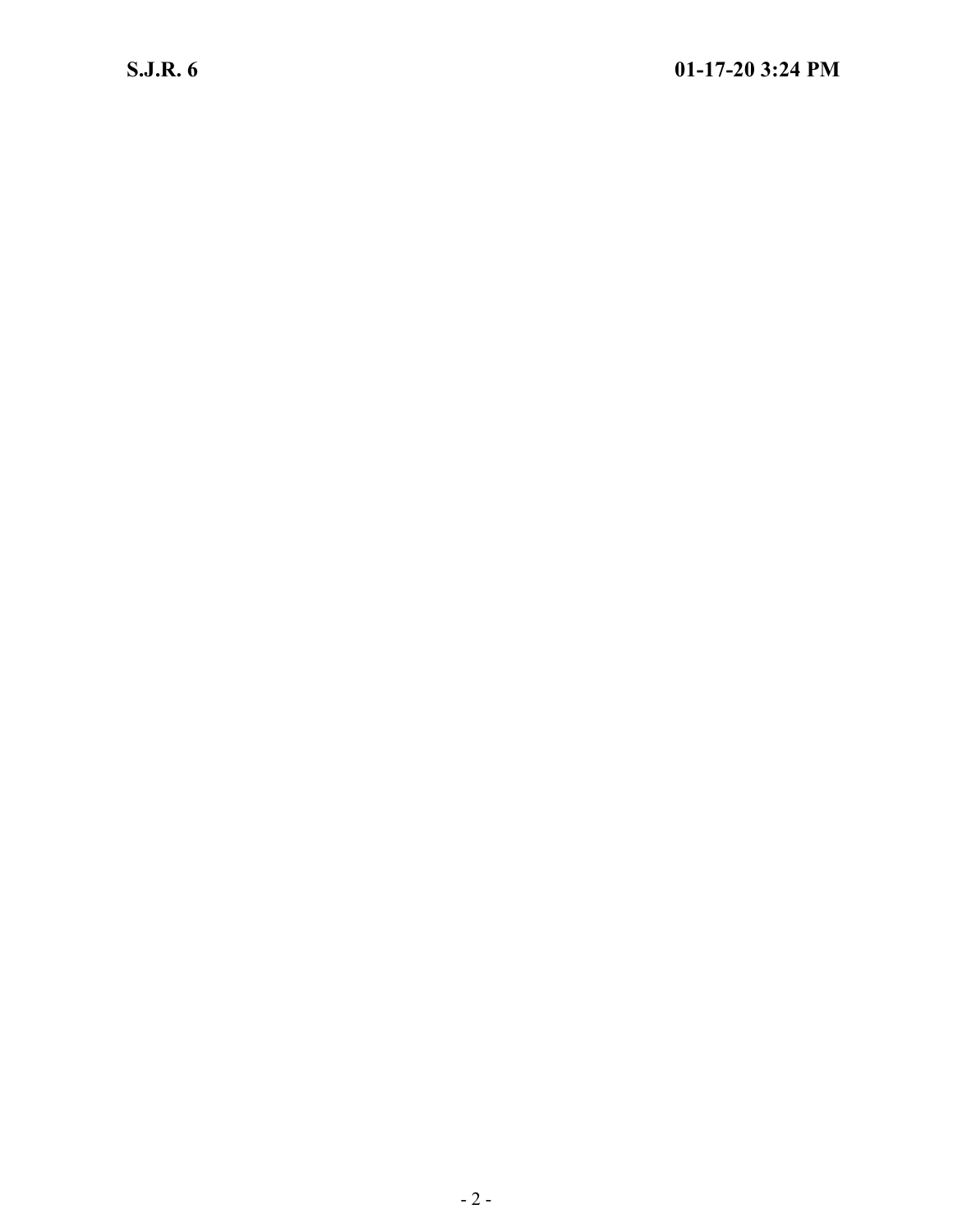## **01-17-20 3:24 PM S.J.R. 6**

| 29 | JR6-1-201. Declaring and recording conflicts of interest.                                         |
|----|---------------------------------------------------------------------------------------------------|
| 30 | (1) As used in this section $\frac{4}{5}$ "conflict]:                                             |
| 31 | (a) "Conflict of interest" means the same as that term is defined in Utah Code Section            |
| 32 | 20A-11-1602.                                                                                      |
| 33 | (b) "Conflict of interest disclosure" means the same as that term is defined in Utah              |
| 34 | Code Section 20A-11-1602.                                                                         |
| 35 | (c) "Website" means the same as that term is defined in Utah Code Section                         |
| 36 | $20A-11-1602$ .                                                                                   |
| 37 | $(2)$ A legislator shall file a financial disclosure form in compliance with Utah Code            |
| 38 | Section 20A-11-1603 and according to the requirements of this section:                            |
| 39 | $\left[$ (a) on the first day of each general session of the Legislature; and                     |
| 40 | [(b) each time the legislator changes employment.]                                                |
| 41 | (2) In accordance with Utah Code Section $20A-11-1604$ , a legislator shall make a                |
| 42 | complete conflict of interest disclosure on the website:                                          |
| 43 | (a) (i) no sooner than January 1 each year, and before January 11 each year; or                   |
| 44 | (ii) if the legislator takes office after January 10, within 10 days after the day on which       |
| 45 | the legislator takes office; and                                                                  |
| 46 | (b) each time the legislator changes employment.                                                  |
| 47 | (3) The [financial disclosure form] conflict of interest disclosure shall include the             |
| 48 | [disclosures] information required by Utah Code Title 20A, Chapter 11, Part 16, Conflict of       |
| 49 | Interest Disclosures.                                                                             |
| 50 | $[(4)$ (a) The financial disclosure form shall be filed with:                                     |
| 51 | $[(i)$ the secretary of the Senate, for a legislator that is a senator; or                        |
| 52 | $(iii)$ the chief clerk of the House of Representatives, for a legislator that is a               |
| 53 | representative.                                                                                   |
| 54 | (b) The secretary of the Senate and the chief clerk of the House of Representatives               |
| 55 | shall ensure that: (i) blank financial disclosure forms are made available on the Internet and at |
| 56 | the offices of the Senate and the House of Representatives; and (ii) financial disclosure forms   |
| 57 | filed under this rule are made available to the public on the Internet and at the offices of the  |
| 58 | Senate or the House of Representatives.                                                           |
|    |                                                                                                   |

59 (4) (a) For a legislator who is a senator, the secretary of the Senate shall ensure that a